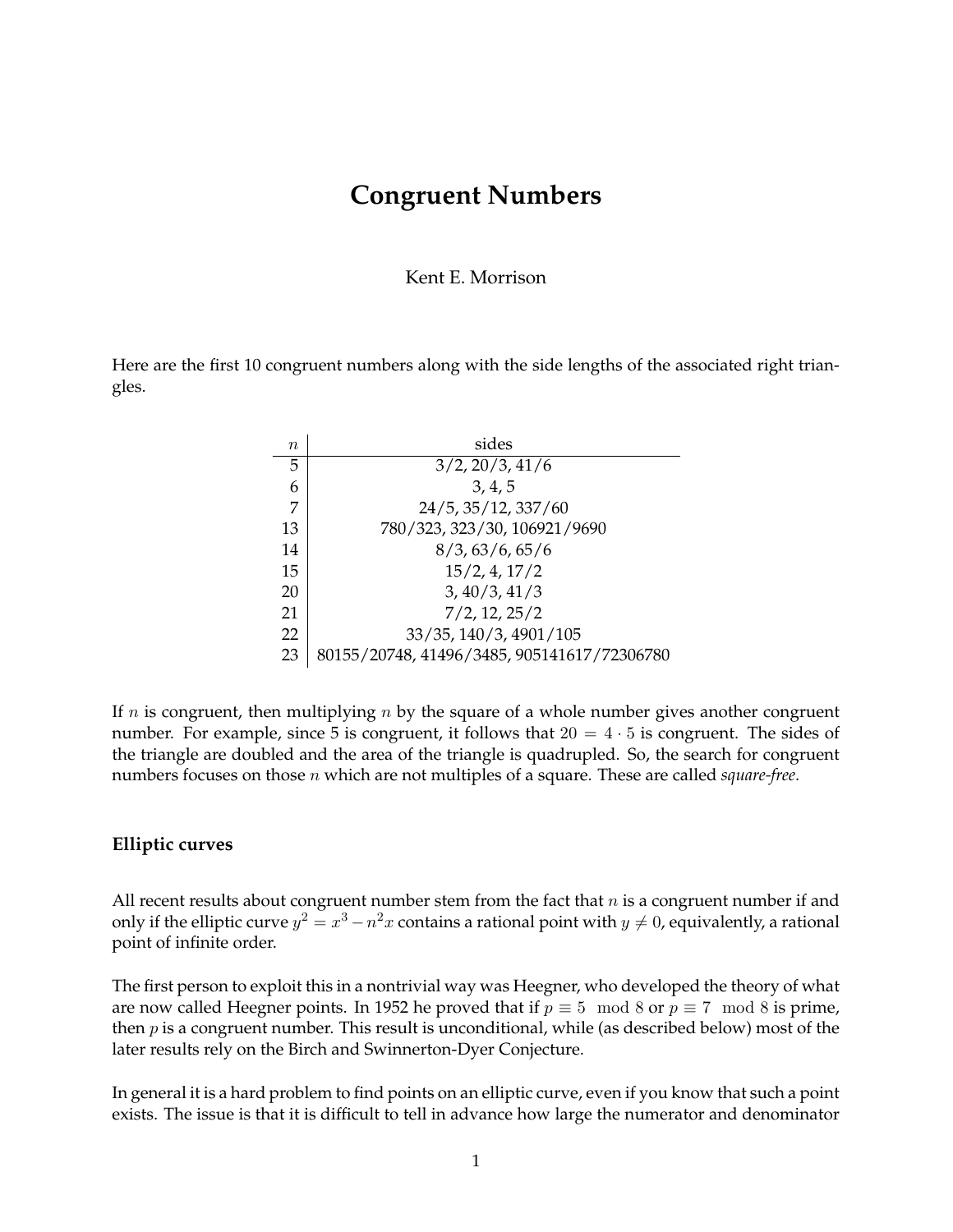of the points might be. Heegner's method, which does explicitly produce a point of infinite order on the elliptic curve, cannot be adapted to handle the general case.

## **Tunnel's Criterion**

In 1982 Jerrold Tunnell of Rutgers University made significant progress by connecting congruent numbers to elliptic curves, mathematical objects for which there is a well-understood theory. He showed that there is a formula for determining whether or not any positive number  $n$  is a congruent number, but the complete validity of his formula depends on the truth of one of the outstanding problems in mathematics known as the Birch and Swinnerton-Dyer Conjecture. In the 1960's Bryan Birch (Oxford University) Peter Swinnerton-Dyer (Cambrdige University) made a surprising conjecture about the algebraic structure of elliptic curves. The conjecture asserts the equivalence of two seemingly unrelated statements. In 1977 one direction of the implication was proved by J. Coates and A. Wiles, and all evidence points to the truth of the implication in the other direction.

Along with the Riemann Hypothesis the Birch and Swinnerton-Dyer Conjecture is one of the seven Millenium Prize Problems posed by the Clay Institute with a prize of one million dollars for the solution of each. For each positive square-free number  $n$  another number is computed by Tunnell's formula. If this number is not zero then  $n$  is not a congruent number, but if this computed number is zero then  $n$  is congruent as long as the BSD Conjecture is true. Tunnell's formula can even be computed by hand for small values of  $n$ , and it can be computed easily for larger values using a personal computer, but as the numbers get even larger the computations cannot be done with ordinary computers and the typical mathematical software available.

## **The Formula**

Tunnell's Formula uses the following two power series in the variable  $q$ :

$$
A(q) = \sum_{n=1}^{\infty} a_n q^n = q \prod_{n=1}^{\infty} (1 - q^{8n})(1 - q^{16n}) \left(1 + \sum_{n=1}^{\infty} 2q^{2n^2}\right)
$$
  

$$
B(q) = \sum_{n=1}^{\infty} b_n q^n = q \prod_{n=1}^{\infty} (1 - q^{8n})(1 - q^{16n}) \left(1 + \sum_{n=1}^{\infty} 2q^{4n^2}\right)
$$

Let  $n$  be a positive integer that is square-free. If  $n$  is odd, compute  $a_n$ ; if  $n$  is even, compute  $b_{n/2}$ . In either case, if the result is 0, then  $n$  is congruent, and if the result is not 0, then  $n$  is not congruent.

If the original number  $n$  is divisible by a square, then reduce it by factoring out all squares and use the resulting smaller number in place of  $n$ . For example, to determine whether 108 is congruent, we factor it as  $108 = 2^2 \cdot 3^3$ . Then we factor out  $2^2 \cdot 3^2$ , leaving just 3. Finally, we compute  $a_3$ . We will see below that  $a_3 = 2$ , and so 3 and 108 are not congruent numbers.